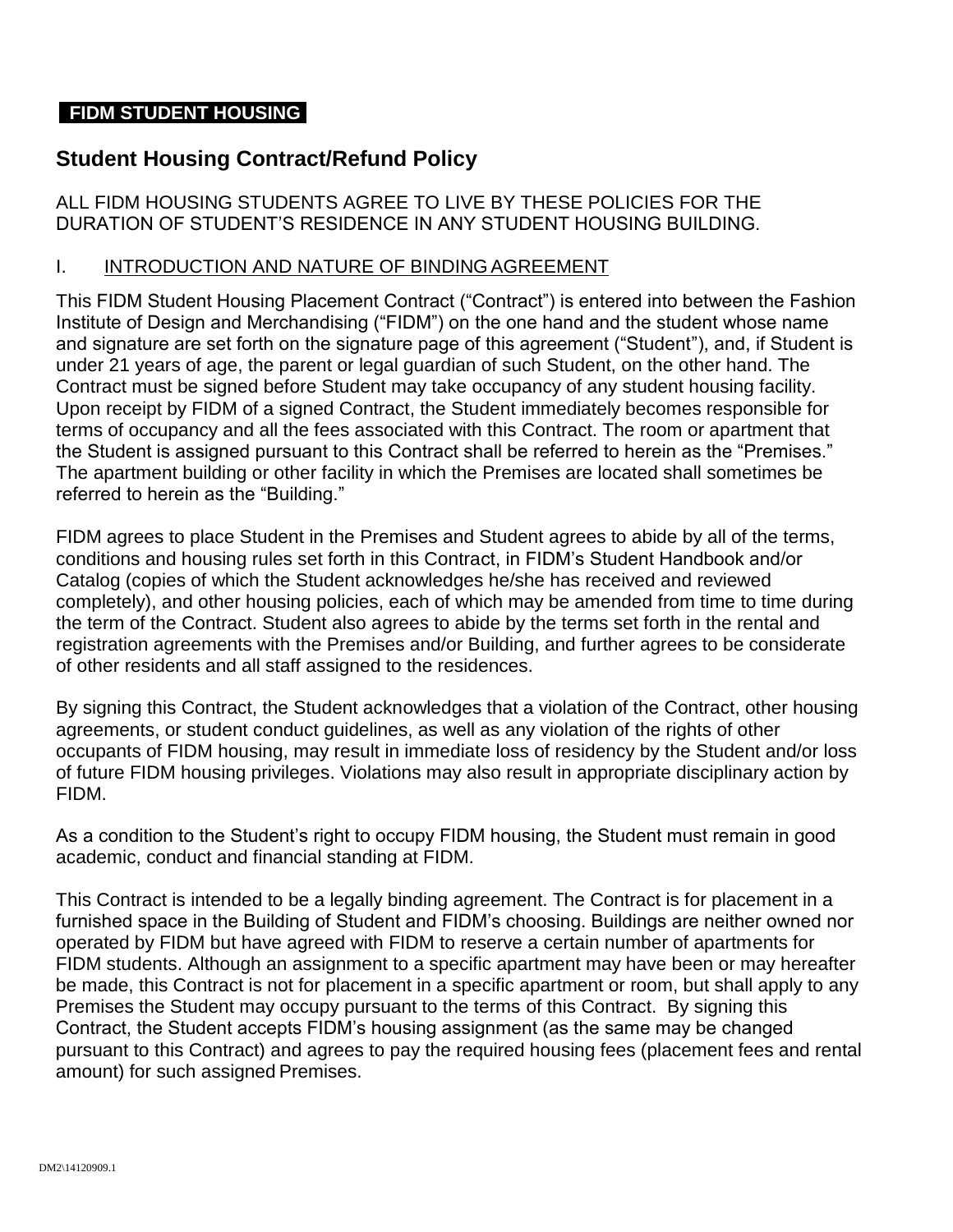## II. TERM

This Contract shall be effective and binding upon the Student's delivery of an executed original Contract to FIDM. The period between the date on which the Student is entitled to take possession of the Premises and the date on which the Student is required to vacate the Premises as set forth below shall be referred to as the "Term." This Contract and Student's right to occupy the Premises shall expire 5:00 p.m. one day after the last day of the academic term, unless sooner terminated in accordance with the provisions of the Contract.

The Term of this Contract shall run from "FIDM official check-in date" which is the Thursday before the start of the academic term (unless otherwise notified) ("Check-In Date") until one day after the last day of the academic term at 5:00 p.m. ("Move-Out Date"). The Student may occupy the Premises during all FIDM break periods included in the Term. The Student shall remain responsible for all housing fees applicable to FIDM break periods occurring during the Term of this Contract.

The Student shall not be entitled to occupy the Premises before the applicable Check-In Date. If the Student occupies the Premises after the Move-Out Date, or after the Student is no longer eligible to occupy FIDM housing, the Student shall be deemed in breach of this Contract and FIDM shall be entitled to those remedies for breach of this Contract set forth in Section XVII below, including without limitation the right to revoke Student's privilege to occupy any FIDM housing, to exercise all remedies available at law or in equity to regain possession of the Premises and obtain damages from the Student for such breach. Without limiting the preceding sentence, the Student agrees that he/she shall be obligated to pay \$ 225.00 per day for each day or part thereof in which the Student occupies the Premises without FIDM authorization until the Student has completely vacated the Premises.

FIDM student housing is arranged for current full time students only. If a student permanently withdraws from FIDM or takes a leave of absence, he/she will be required to move out immediately without refund.

### III. ROOMMATES AND APARTMENT ASSIGNMENTS

One of the most anticipated events for college students is meeting and living with their new roommates. It could be one of the most important relationships they establish at FIDM, not only for this year, but also throughout their lives. Living with another student is an exciting opportunity to share and learn about where both come from - across the street or across the globe - and how that has made them the people they are today.

The majority of the student housing units require occupancy by more than one student. By executing this Contract and taking possession of the Premises, the Student agrees to make reasonable efforts to communicate and live cooperatively with the roommate(s) occupying the Premises concurrently with Student, and to be respectful of the wishes and habits of co-students. Most students do not live with someone they already know. Roommates are assigned based on gender, and apartment type. Students are required to complete a unit roommate agreement with the Resident Advisor. However, if Student has someone in mind that he/she would like to have as a roommate; both Student and the proposed roommate must submit a written request to live together. FIDM will do its best to accommodate requests, but no guarantees can be given. Roommate switching is permitted at the end of a quarter and with prior written permission from FIDM. Please note requests when renewing this Contract.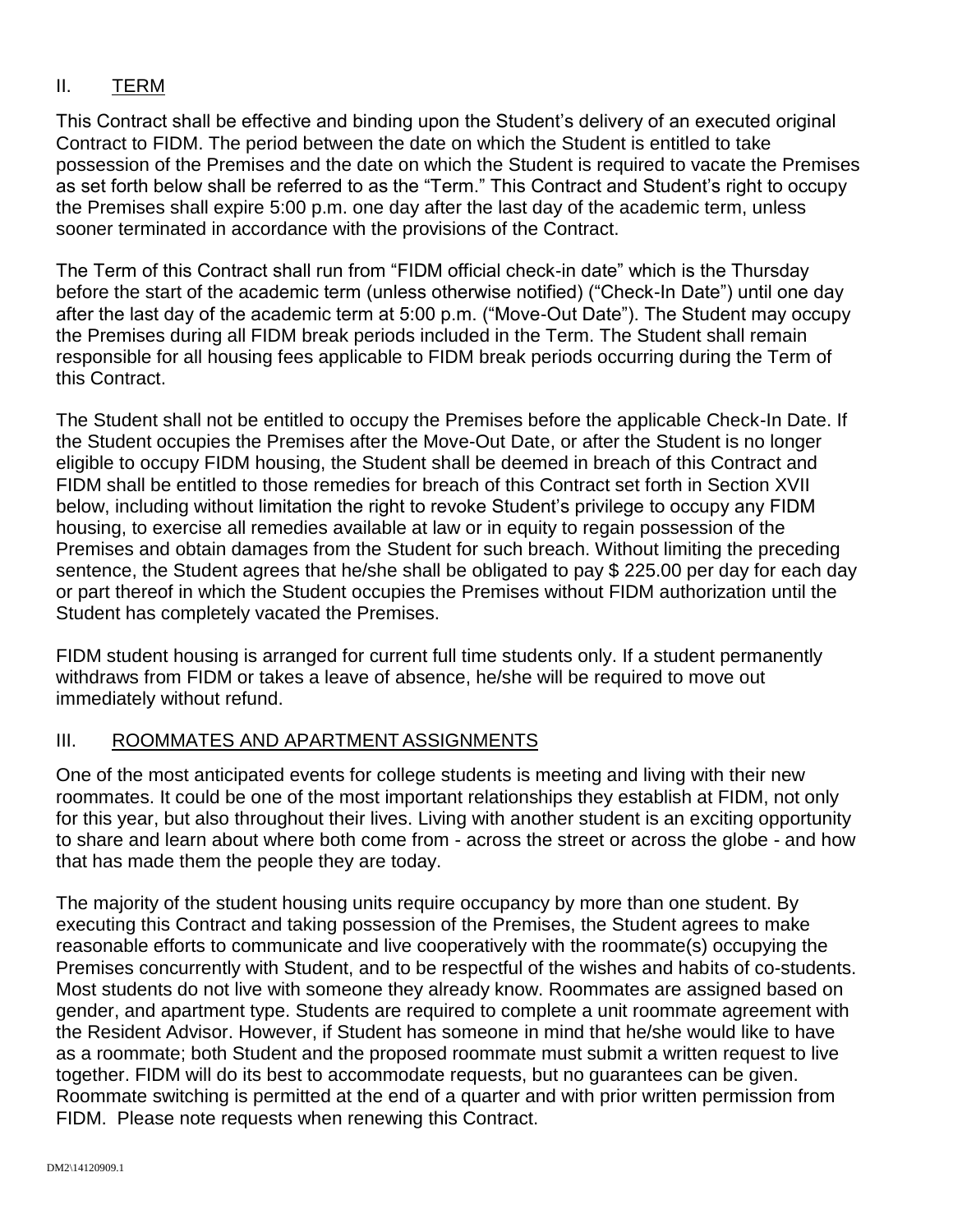This Contract provides Student with certain privileges to occupy the Premises, but does not grant Student the right to occupy any particular room, building or type of housing. Assignment to a specific Premises or unit or reassignment to a different complex or unit shall be made only by the FIDM Housing Director. Although FIDM will attempt to have Student remain in the same Premises throughout his/her stay at a given Building, there will be cases when Student will be required to move to a different unit at the beginning of any given quarter.

FIDM shall have the right, in its sole and absolute discretion, to make a temporary housing assignment for the Student if FIDM deems such an assignment necessary or desirable. If and when FIDM assigns the Student to a permanent residence, the Student shall be obligated to enter into a new contract for such permanent residence, and from and after the date of such permanent residence, the Student shall be obligated to pay the fees and charges applicable to such permanent residence.

The Student may request that FIDM reassign the Student to another FIDM housing facility. Reassignment shall be at the sole and absolute discretion of FIDM. The Student acknowledges that FIDM shall have the right, at FIDM's sole and absolute discretion, to require Student at any time during the Term to move from the Premises originally assigned to different Premises. The Student further acknowledges that FIDM may reassign the Student if FIDM deems it necessary or desirable in order to protect the rights of other occupants of the Premises or Building area to enjoy a reasonable living and academic environment, or to protect the health and safety of such other occupants. Additionally, FIDM reserves the right to refer any instances of misconduct or disruptive behavior attributable to the Student to FIDM's appropriate representative for further action.

## IV. HOUSING FEES

Student pays FIDM a one time, non-refundable Fee of \$350.00 for initial placement. Student acknowledges and agrees that it would be impracticable or extremely difficult to fix actual damages in the event of Student's failure to timely submit the Cancellation Notice (set forth below) and the amount of the placement fee is the parties' reasonable estimate of FIDM's damages and that FIDM shall retain the placement fee as liquidated damages.

The rent paid by Student to FIDM includes fees for ordinary cleaning of the Premises at the end of each quarter. Such quarterly cleaning does not, however, release the Student from responsibility for maintaining the Premises and furniture in good condition, ordinary wear and tear excepted.

Student shall pay housing fees (rent and other included items) as set forth by FIDM in the FIDM Student Housing Application or other applicable document(s) in advance each quarter by the applicable "Application Deadline" listed below.

Housing fees are neither refundable nor transferable. Student may cancel this Contract and receive a refund of housing fees paid (minus the non-refundable \$350 placement fee) if Student submits a written Cancellation Notice to the FIDM Housing Department within 10 calendar days from the Application Deadline (see chart below). If the written Cancellation Notice is received within 10 calendar days from the Application Deadline, FIDM will issue a refund of the housing fees paid (minus the non-refundable \$350 placement fee) within 30 days.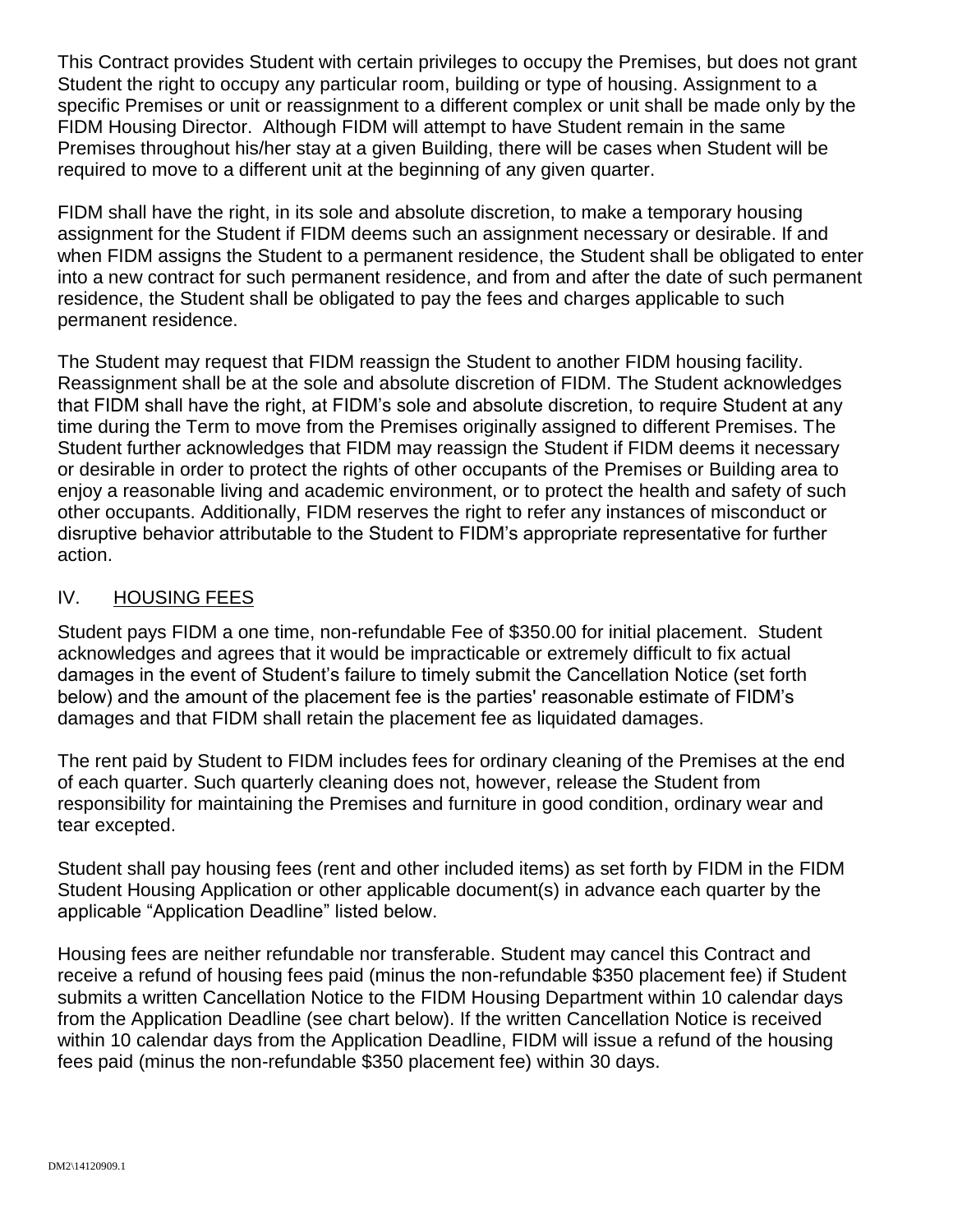### **Contract Cancellation Notice Schedule**

| Quarter | <b>Application &amp; Payment</b><br><b>Deadline</b> | <b>Cancellation Notice Must Be</b><br><b>Received By</b> |
|---------|-----------------------------------------------------|----------------------------------------------------------|
| Spring  | February 15 <sup>th</sup>                           | February 25 <sup>th</sup>                                |
| Summer  | May $15th$                                          | May 25 <sup>th</sup>                                     |
| Fall    | August 15th                                         | August 25th                                              |
| Winter  | November 15th                                       | November 25th                                            |

**FIDM Housing Department**: mail Cancellation Notice to 909 S. Grand Ave, Los Angeles, CA 90015 or send via email to Housing@fidm.edu

Housing fees are subject to increase on the 1st of January each year. Prior notice will be given to Student of any such increase.

### V. RENEWALS

The Renewal Application is available online to students via the student portal. Renewal forms are available to students approximately three to four weeks prior to the end of their housing commitment. Student must submit signed forms and appropriate housing fees to the FIDM Housing Office before the deadlines established by FIDM. If not received by then, the Premises is automatically forfeited and Student must vacate the Premises at the end of the current quarter. Future deadline dates are available upon request.

Student is responsible for having any other party complete necessary paperwork and forward any fees to the Student Housing Office. Students are responsible for renewing or canceling the Contract before scheduled deadlines.

FIDM reserves the right, in its sole and absolute discretion, to refuse to renew the Contract.

## VI. LIABILITY

FIDM shall not be liable for any injury to any person or damage or loss to any property of Student or their guests. FIDM recommends that Students secure renter's insurance to protect against liability, property damage, and casualty losses. FIDM shall not be liable for the loss or damage of Student's or their guests' personal property from theft, vandalism, fire, water damage, smoke, interruption of utility services, or other cause. If for any reason the Building operator agrees to render services such as handling furniture, cleaning, delivering or accepting packages, or providing access, Student specifically agrees to hold FIDM and the Building operator harmless from all liability in connection with such services

## VII. SECURITY POLICY ACKNOWLEDGMENT

Student and their guests acknowledge that neither FIDM nor the Building operator has made any representations, written or oral, concerning the safety of the community or the effectiveness or operability of any security devices or security measures. Students acknowledge that neither FIDM nor the Building operator warrants or guarantees the safety or security of Students or their guests against the criminal or wrongful acts of third parties. Each Student is responsible for protecting his or her own person and property. Student and their guests acknowledge that security devices or measures may fail or be thwarted by criminals or by electrical or mechanical malfunction. Therefore, students and their guests acknowledge that they should not rely on such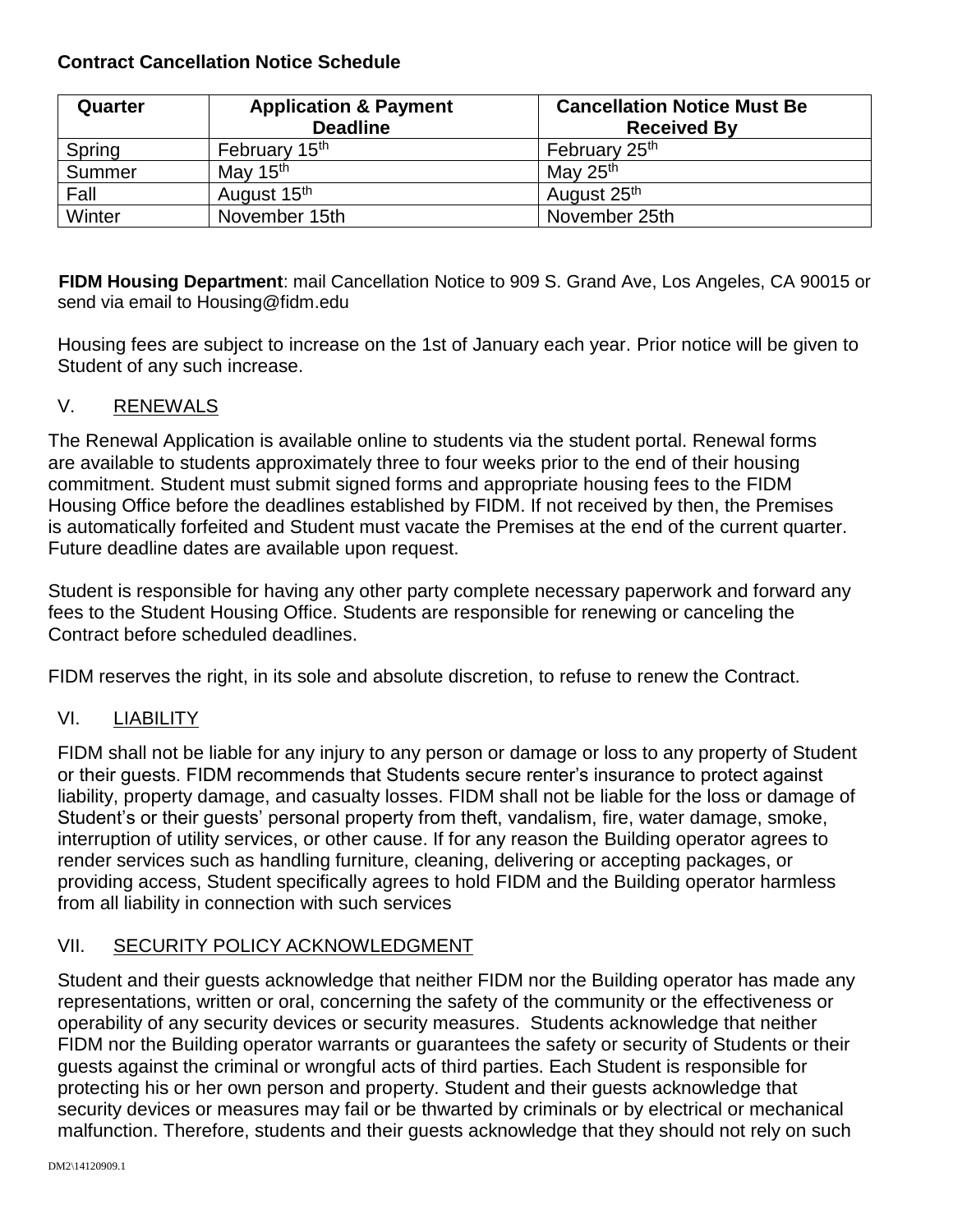devices or measures and should protect themselves and their property as if these devices or measures did not exist.

## VIII. PARKING/VEHICLES

FIDM/Building operator reserves the right, but not the obligation, to assign or reassign specific parking spaces at the Building. The Building operator may also designate specific areas for prospective students or handicapped parking. Prohibited vehicles, inoperable vehicles, unlicensed vehicles, vehicles parked in a space assigned to another, and vehicles parked in towaway zone or otherwise impeding traffic will be towed away without notice at the vehicle owner's expense in accordance with state/local law. Motorcycles are not permitted on the sidewalks, in landscaped areas, or in any Building at any time. It is expressly understood that FIDM or the Building operator shall not be responsible for any theft or damages to vehicles parked on the property.

## IX. PENAL CODE SECTION 290.4(a)(1) NOTIFICATION

The California Department of Justice, sheriff's departments, police departments serving jurisdictions of 200,000 or more and many other local law enforcement authorities maintain for public access a database of the locations of persons required to register pursuant to paragraph (1) of subdivision (a) of section 290.4 of the California Penal Code. The database is updated on a quarterly basis and is a source of information about the presence of these individuals in any neighborhood. The Department of Justice also maintains a Sex Offender Identification Line through which inquiries about individuals may be made. This is a "900" telephone service. Callers must have specific information about individuals that they are checking. Information regarding neighborhoods is not available through the "900" telephone service.

## X. RULES FOR ROOM USAGE; ALTERATIONS; DAMAGE; PERSONAL PROPERTY

By executing this Contract and accepting an assignment to FIDM housing, the Student is agreeing to become a member of a residential community, to abide by the particular rules and regulations applicable to such particular residential community, and to behave in a manner which does not materially or adversely affect other occupants' use or enjoyment of the Premises or Building. Certain FIDM housing facilities may have particular rules, regulations, or supplemental contractual provisions governing occupancy of such facilities. If so, the Student shall be required to abide by the terms of such rules, regulations, or supplemental contract. Failure of the Student to abide by same shall constitute a breach by the Student under this Contract, in which event FIDM shall be entitled to reassign the Student to different FIDM housing facilities, and/or to exercise FIDM's rights and remedies set forth in this Contract.

Alterations are not permitted to the Premises including, without limitation, furniture located within the Premises, Building or elsewhere in any apartment complex contracted with FIDM. Property, fixtures, appliances, and equipment and furniture must not be removed or relocated from the Premises or from any common areas, or from any other location designated therefore. Extra furniture is not allowed unless preapproved by housing staff. If approved, student will incur a onetime security charge of \$250 which will be refunded as long as the extra furniture is removed from the property when the student leaves the program.

Any damage to the Premises/Building caused by the Student or his/her guest(s) beyond that arising from normal wear and tear will be charged to the Student. If the individual responsible for the damage, loss or defacement cannot be determined for areas of common use, charges will be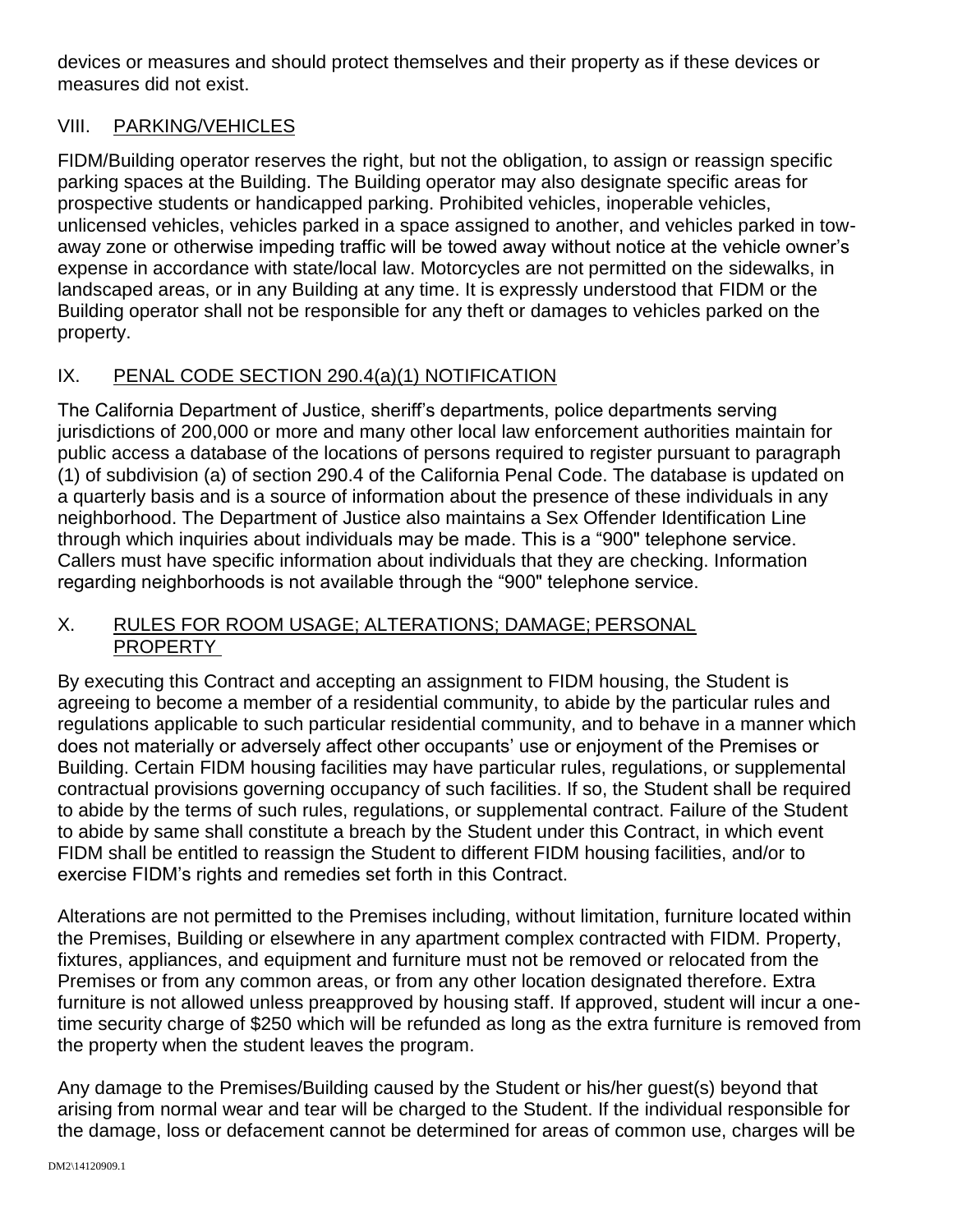assessed equally to all residents of the Premises. If assessed charges for damages are not paid by the Student, FIDM reserves the right to enforce the consequences as set forth in Section XVII of this Contract. If Student breaches a provision of this Contract, fails to turn in keys and/or fails to vacate on or before the scheduled Student Move-Out Date, Student shall be liable for damages as permitted by state/local law, and shall be subject to other remedies set forth in this Contract, and as may exist in law or equity. In addition, cases may be referred through the FIDM Housing Committee and/or FIDM may pursue other legal remedies.

Patios or balconies must be neat and clean at all times. Bicycles, boxes or equipment may not be stored on patios or balconies. Towels and laundry may not be hung within patios and balconies or from balcony railings. Flower planters must be hung inside balcony railings. Student will not allow anything whatsoever to fall or be thrown from the balconies, patios, or windows of the Premises or Building.

Student shall maintain the Premises in a neat, clean and undamaged condition and, in particular, shall comply with all applicable provisions of building codes regarding public health and safety. Student shall (a) dispose of all ashes, rubbish, garbage, and waste in a clean and safe manner; (b) use all plumbing, electrical, sanitary, heating, ventilating, air conditioning facilities and appliances in a safe and reasonable manner; and (c) not deface, damage, or otherwise harm any part of the Premises or Building. The Student shall be responsible for paying for any damage(s) to glass on the Premises or in the common area of the Building caused by the Student or a Student's guest.

The Student shall inspect and test all smoke detectors and determine them to be in workable condition. The Student shall be responsible for checking and replacing batteries in smoke detectors on a regular basis. Student shall not tamper with, adjust or disconnect any smoke detectors. Violation of this provision is a material breach or default of this Contract and shall entitle FIDM to exercise all remedies available under state or local law. Student shall notify FIDM or the Building Operator of all repair needs promptly. Student shall be liable for any damages resulting from the Student's failure to promptly notify FIDM and the Building operator as set forth herein.

By signing this Contract, Student acknowledges that all personal property of Student kept, placed, or stored in the Premises shall be at the Student's sole risk. Student hereby waives any claims or causes of action against FIDM for loss, damage, or theft of any personal property of the Student, his/her guests or others. This provision shall apply with equal force to any personal property the Student leaves in or about the Premises following the Student's assigned Move-Out Date from the Premises.

FIDM housing is provided in support of the educational mission of FIDM, and is not intended to serve as centers of private enterprise or personal profit in any form. Consequently, the Premises or any part thereof shall not be used for the operation of a business. This includes, but is not limited to, prohibitions of email, web site, or other service operated for any reason or purpose not directly related to or required by a FIDM program.

The Student under no circumstances shall be permitted to paint or adhere stickers to any part of the Premises, including without limitation woodwork, ceilings, doors, furniture, appliances and vinyl-covered walls. Any such painting or damage shall constitute a breach of this Contract, and shall entitle FIDM to exercise its remedies as set forth in this Contract, and the Student shall be obligated, on demand, to reimburse FIDM for the cost of repainting, repairing, or replacing the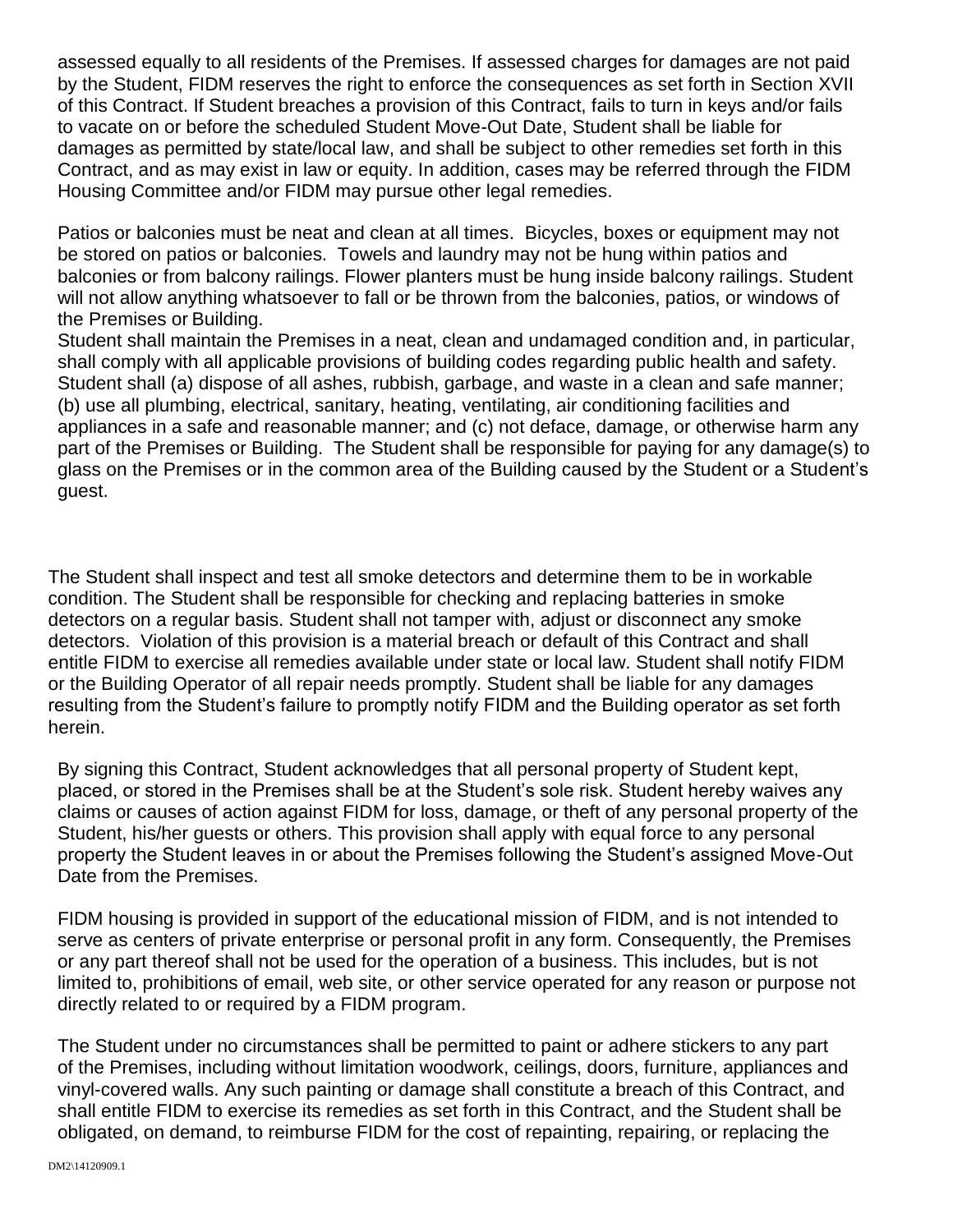items or portions of the Premises painted or damages by the Student.

The Student shall not post material on painted surfaces, doors, corridors, hallways, emergency exit pathways, stairwells, elevators, laundry rooms, balconies, windows or glass surfaces unless approved by FIDM. Approved items must be treated with fire retardant liquid and stamped as such in a visible location on the item.

Student understands that the Premises will be cleaned at the end of every quarter and Student agrees to abide by cleaning instructions given by the Building operator and/or by FIDM. Student also agrees, during that period, to have the Premises inspected by the FIDM Housing Director or Resident Advisor (RA) for any damages. Failure to abide by the FIDM/Building Cleaning instructions will result in a financial penalty of \$150 due to such breach.

#### XI. STUDENT PRIVACY

Whenever possible, FIDM shall avoid infringing upon the Student's privacy at his/her housing unit. However, FIDM or appropriate emergency personnel may enter the Premises at any time when FIDM reasonably finds it necessary or advisable, including but not limited to the following situations:

- In cases of apparent emergency, where FIDM believes that there exists a threat to the well-being of the occupants of the housing unit, FIDM personnel, or any other persons in or about the housing unit, or to their real and/or personal property;
- For purposes of conducting appropriate health and safety inspections, requested repairs and maintenance (where feasible, FIDM will attempt to conduct such repairs as set forth in guidelines promulgated by FIDM);
- When FIDM reasonably determines that there exists in the premises reasonable suspicion of a violation of FIDM rules or regulations or federal, state, or local laws.

If FIDM should reasonably believe that Student is emotionally or socially unfit to live in the assigned Premises or Building, Student hereby authorizes FIDM to contact appropriate persons, including but not limited to family members or other appropriate person(s), for notification of such behavior. Such behavior shall include, but not be limited to, attempted suicide, comments about committing suicide, threatened suicide, written suicide notes, incidents of alcohol overdose, substance abuse, bulimia, anorexia, emotional breakdown, incidents involving serious legal infractions or similar behavior.

### XII. PROHIBITED POSSESSIONS AND BEHAVIOR: HOUSERULES

In order to protect the health, safety, and well-being of all occupants of the Building, including FIDM students, the items and activities set forth below are not permitted in the Premises, or any part of the Building, either by the Student or any guests. Prohibited possessions may be confiscated by FIDM in accordance with federal, state and local laws and established FIDM procedure.

Failure to comply with this provision shall entitle FIDM to exercise its rights and remedies including, without limitation, the eviction of and/or judicial action against the Student. The following shall constitute a nonexclusive list of the items/activities that are not permitted under any circumstances: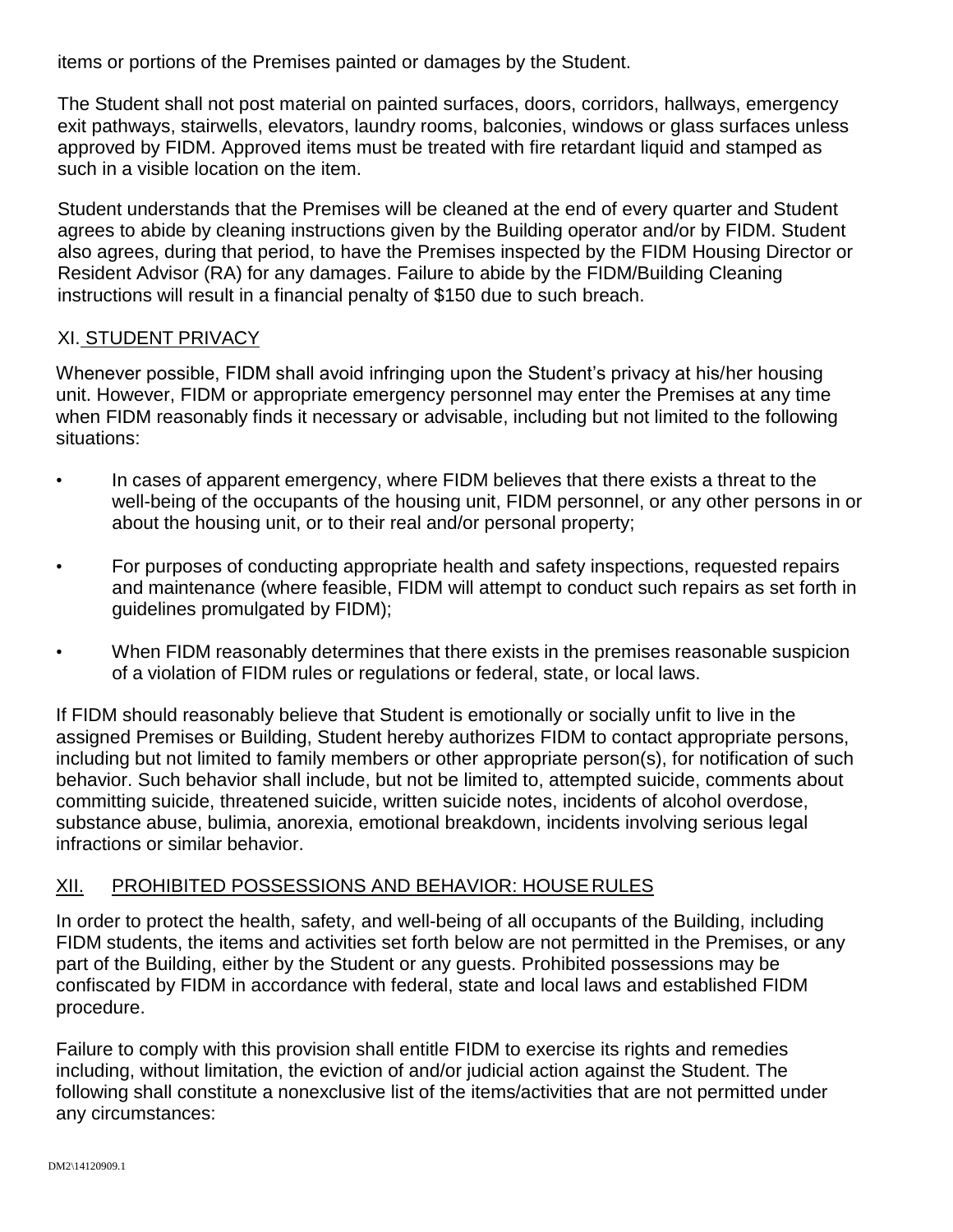- Firearms and other weapons, explosives, fireworks, or flammable substances, such as gasoline or barbecue lighterfluid;
- Illegal drugs; alcoholic beverages, except if the Student and other residents of the Premises are all age 21 or over; provided, however, that in no event shall bulk quantities of alcohol (i.e. kegs and other common source containers) be permitted anywhere in the Premises or on the grounds of the Building. Please be aware that marijuana is classified as an illegal drug by the Federal Government. FIDM must comply with the Federal classification regardless of the state classification. The use, possession, or distribution of, or in any way assisting anyone to use, possess, or distribute any dangerous and/or illegal drugs, narcotics, acids, marijuana, or other controlled substances by the Student, other residents or their respective guests is strictly prohibited.

The Student acknowledges that FIDM retains the right to enter into the Premises to inspect for and/or confiscate any such prohibited substances. Violation of the provisions of this paragraph shall be a breach of this contract, entitling FIDM to exercise its rights and remedies and, at FIDM's discretion, shall also be grounds for disciplinary action in accordance with FIDM student conduct policy, which may include without limitation, suspension or expulsion from FIDM;

- Electrical appliances, equipment, or other devices that are not UL approved and labeled;
- Touchier halogen lamps;
- Pets.

In addition, Student, other residents of the Premises or their respective guests shall not permit the conduct set forth below in the Premises or elsewhere in the Building. Violation of the provisions of this paragraph shall be a breach of this Contract, entitling FIDM to exercise its rights and remedies and, at FIDM's discretion, shall also be grounds for disciplinary action in accordance with FIDM policy, which may include without limitation, suspension or expulsion from FIDM. The following shall constitute a non-exclusive list of conduct that is not permitted under any circumstances:

- Vandalism;
- Tampering with electrical or telephone equipment;
- Telephone threats or harassment;
- Telephone or "Door-To-Door" solicitation in theBuilding;
- Excessive or disturbing noises in or around the Building that infringes on the use and enjoyment of such facility by other occupants;
- The assignment of the Student's rights under this Contract, or the subletting of all or a portion of the Premises, to any other person;
- The use of the Premises for any purposes other than the Student's personal residence;
- Entering into, accessing, or otherwise using for any purpose roofs, ledges, basements, utility or other service closets, or any other areas of the Building which are designated as prohibited areas;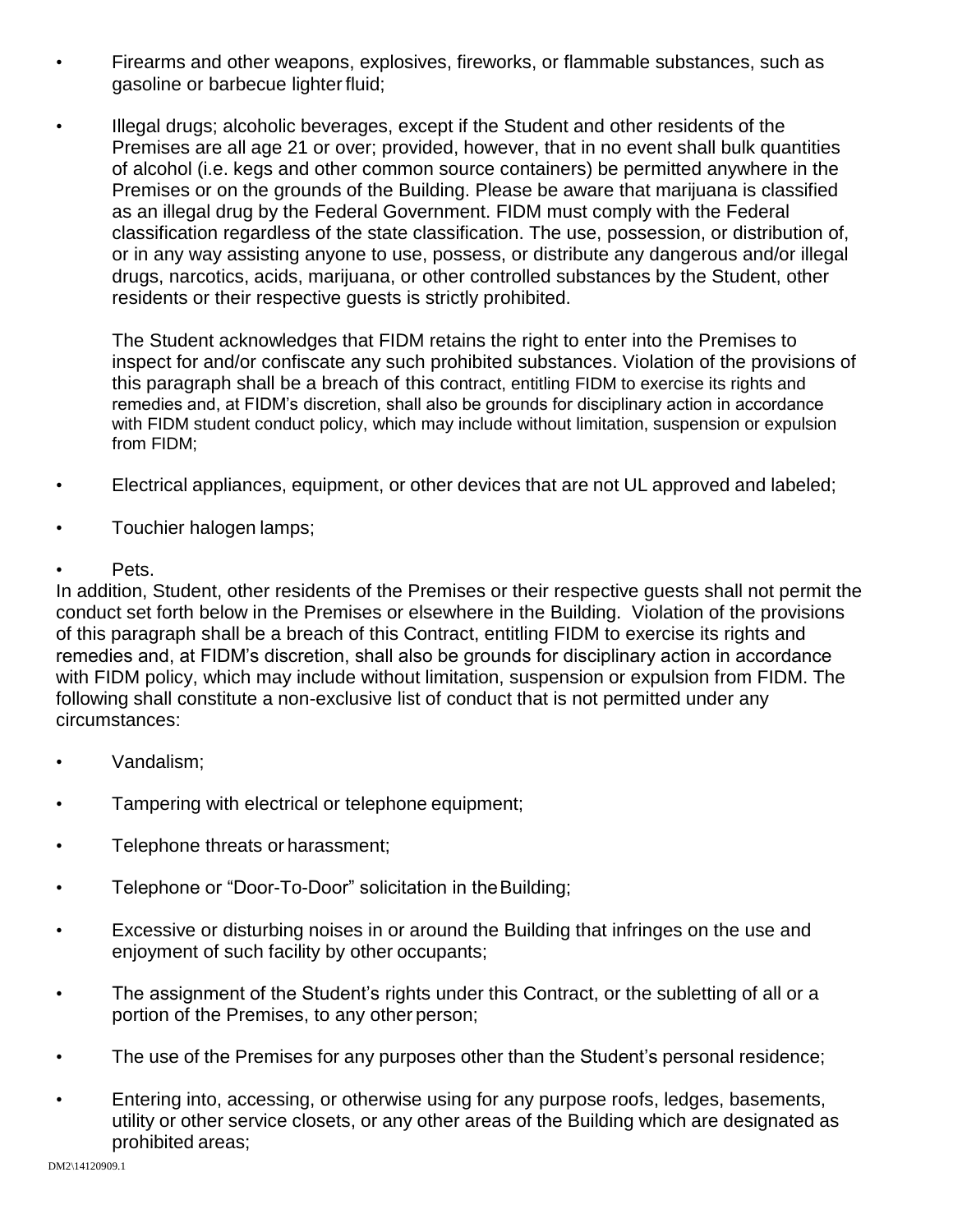- Removal of window screens or dropping or throwing any objects from windows, balconies, or doorways;
- Locks shall not be changed, altered or replaced nor shall Student add new locks without the written permission of the Building operator. Any locks so permitted to be installed, shall become the property of the Building operator and shall not be removed by Student. Student shall promptly give the Building operator a duplicated key to any such changed, altered, replaced or new lock;
- Verbal or written abuse, threats, harassment, intimidation, or violence against person or property. In this context, alcohol or substance abuse is not accepted as an excuse, reason or rationale for such abuse, harassment, intimidation, or violence. Ignorance or "it was just a joke" are also not excuses for such behavior.

The following rules shall apply to Student and other residents or guests in the Premises:

- Student will not duplicate apartment keys/cards or give theirs to anyone else;
- No smoking, this includes vaping or e-cigarettes, inside apartments or on premises regardless of roommate consent;
- Student and other residents should observe "quiet time" hours (as a courtesy to roommates as well as other complex residents) and keep music and other noise at a minimum. All guests are required to leave bymidnight;
- No resident may leave their guest(s) unattended in any area of the Premises or Building at any time regardless of roommate's consent;
- Overnight guests are not permitted regardless of roommate consent;
- Student agrees to attend all mandatory-housing meetings (notices given inadvance);
- Student must conform to federal, state and local laws.

### XIII. FIRE AND SAFETY

Students are responsible for familiarizing themselves with the location of fire alarms, smoke alarms, fire-fighting and life-safety equipment, emergency exits, and emergency procedures for their Premises. Persons placing false alarms, interfering with a fire alarm system, interfering with firefighters, tampering with or removing fire-fighting equipment or smoke detectors, failing to vacate the Premises during scheduled or non-scheduled fire drills and/or fire alarm emergency evacuations are subject to disciplinary action, removal from FIDM housing facilities, and/or prosecution under applicable law.

## XIV. TERMINATION BY FIDM

FIDM shall have the right to terminate this Contract and Student's right to reside at the Premises by reason of breach by Student of any of the terms and conditions in this Contract, FIDM's Student Handbook and/or Catalog, or other housing policies, each of which may be amended from time to time during the term of the Contract. FIDM shall also have the right to terminate the Contract in the following circumstances: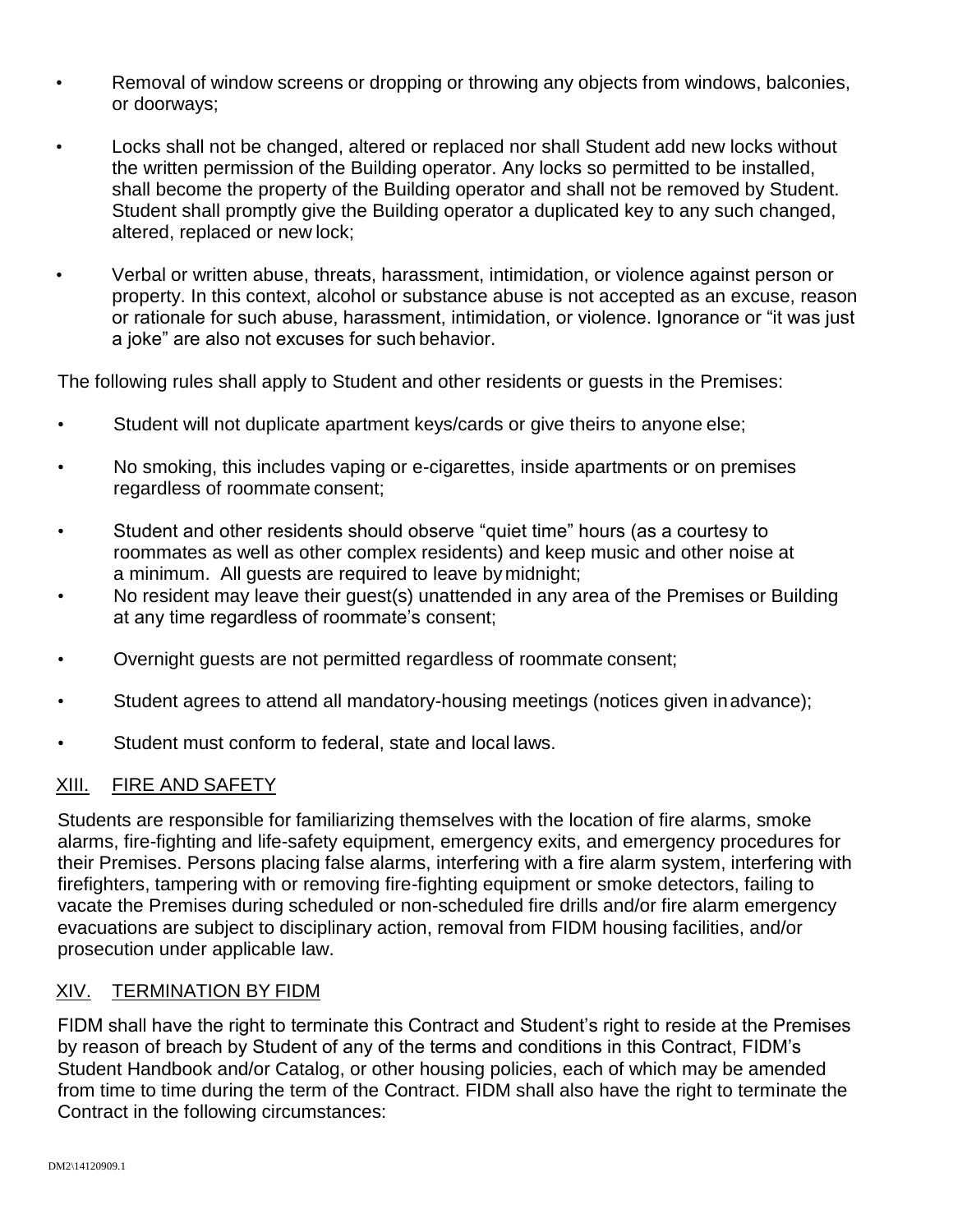- If Student fails to check into the assigned Building for his/her assignment to the Premises, or if Student checks-in but thereafter abandons the Premises, Student will nevertheless remain liable for the housing fees for the entire term of this Contract, unless Student is released by FIDM, such release to be granted in FIDM's sole discretion. In the event of abandonment, FIDM shall have the right, at the expense of the Student, to dispose of any personal property left in the apartment by the Student. Additionally, in the event that the Student fails to check in as required under this Contract or later abandons the Premises, FIDM shall have the right (but not the obligation) to enter into a contract with another student for occupancy of the Premises.
- If Student does not maintain satisfactory academic progress (see FIDM Handbook and Catalog) at the execution of this Contract, or at any time thereafter during the term of this Contract, FIDM shall have the right, upon written notice to the Student, to terminate this Contract and revoke the privilege of the Student to occupy the Premises.
- FIDM shall have the right to terminate this Contract, and require that the Student vacate the Premises, if FIDM determines that the Student is emotionally or socially unfit to live in assigned Premises or Building as a FIDM student. In all such cases, the FIDM Housing Committee shall make determination. In cases of serious emotional crises or incidents of alcohol overdose, substance abuse, bulimia, anorexia, emotional breakdown, or other similar behavior, FIDM shall have the option, but not the obligation, to permit the Student to remain in the Premises subject to a "behavioral contract" containing such specific provisions as FIDM deems appropriate in such circumstances. Such behavioral contract shall, without limitation, entitle FIDM to monitor the Student's situation and/or conduct.

Without limiting foregoing, if the Student has attempted suicide, commented about committing suicide, threatened suicide, or written suicide notes, FIDM shall have the right to require that the Student receive specific permission from the FIDM Housing Committee to remain in the Premises. Such permission will normally require the Student to provide an assessment and recommendation from a qualified psychological or medical practitioner of the Student's condition and/or fitness for occupying the Premises as a FIDM student. FIDM reserves the right to conduct random checks at the Student's Premises.

• FIDM shall have the absolute right to terminate this Contract and require that the Student immediately vacate the Premises if FIDM, in its sole and absolute discretion, determines that the Premises has been damaged in such a manner as to make it unsafe or unfit for habitation. The cause of such damage allowing the aforementioned action by FIDM may include, but shall not be limited to, the following: riot, insurrection, martial law, civil commotion, act of war or terrorism, fire, flood, earthquake, or other casualty or act ofGod.

In addition to any other remedies set forth in this Contract, Student acknowledges that FIDM may, at its sole discretion, refer any breach under this Contract to the FIDM Housing Committee for further investigation and/or proceedings in accordance with FIDM policies and procedures.

## XV. BREACH OF CONTRACT BY STUDENT

DM2\14120909.1 Any failure of the Student to comply with the terms and conditions of this Contract shall be referred to herein as an "Event of Default." Any of the following shall constitute an Event of Default by the Student under this Contract: (1) the Student fails to pay any housing fees or other amount due to FIDM under this Contract, and such failure continues for a period of three (3) days after notice of such failure from FIDM; (ii) the Student terminates this Contract without the authorization of FIDM, whether or not the Student has taken occupancy of the Premises as of the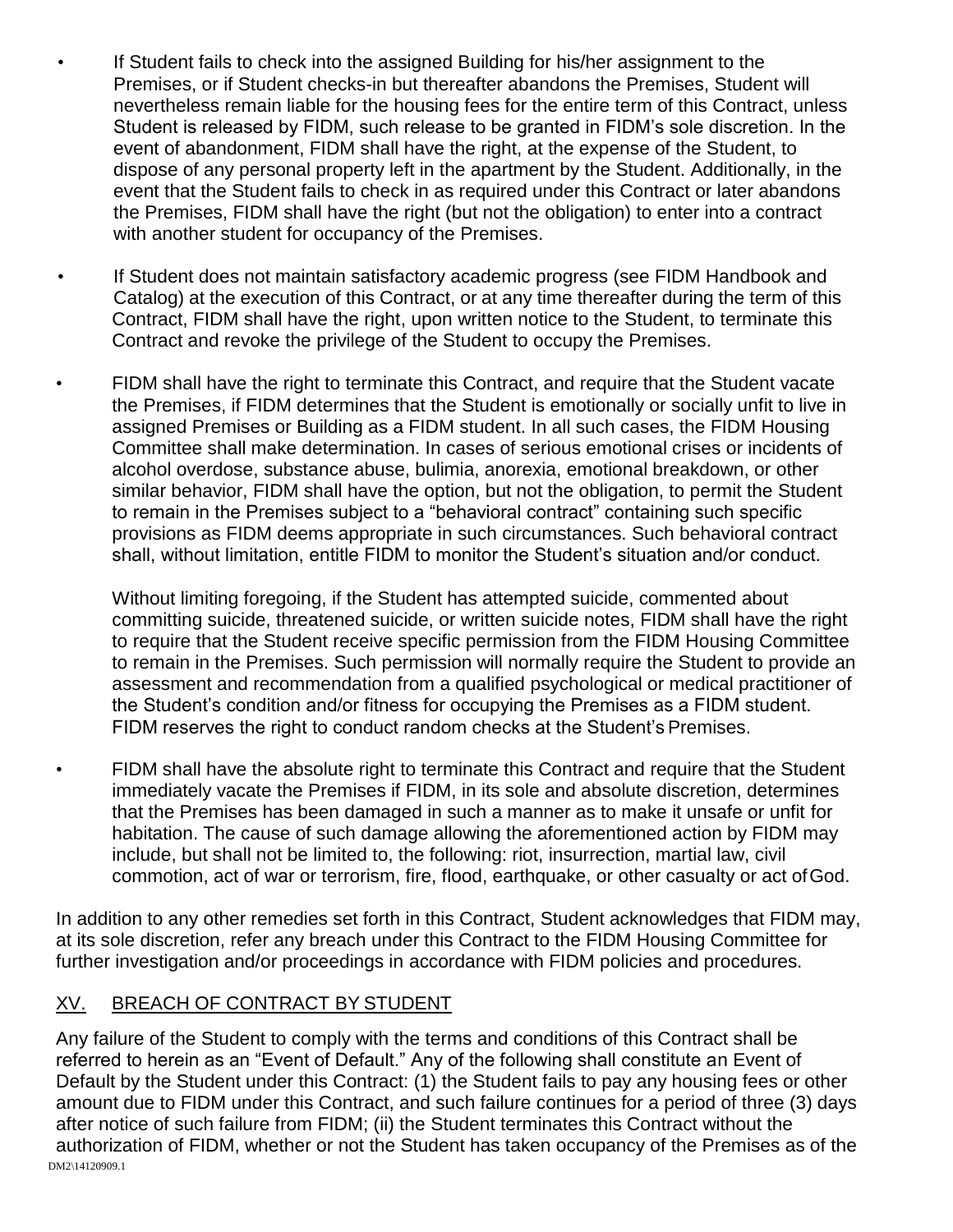date of termination; (iii) violation of any rules, regulations, or policies set forth in the Student Handbook and/or Catalog, all of which shall be deemed incorporated into this Contract by reference as though fully set forth herein (by executing this Contract, Student acknowledges receipt of Student Handbook and Catalog and represents and warrants that Student has fully reviewed the contents of Student Handbook and Catalog and fully understands and agrees to abide by the same); or (iv) the Student has otherwise breached or failed to comply with the terms and conditions of this Contract. Any breach of the terms and provisions of this Contract shall entitle FIDM to exercise such remedies as are set forth in Section "XVII" below.

#### XVI. REMEDIES FOR BREACH OF TERMS OF CONTRACT

- a. Following any Event of Default, FIDM may exercise any and all legal and/or equitable rights against the Student, including without limitation the right to recover all damages resulting from such Event of Default.
- b. Without limiting the foregoing, in the event that Student causes or contributed to any damage or defacement occurring to the Premises, the Building, or any FIDM housing facilities (including, without limitation, elevators, lounges, study rooms, kitchens, and bathrooms), FIDM shall, in its sole and absolute discretion, assess all costs and expenses, direct or indirect, incurred by FIDM in repairing or correcting such damage or defacement, or any portion thereof, against (a) the Student, if FIDM determines that such damage or defacement is attributable to the Student or the Student's guests, or (b) the Student and his/her guests if FIDM determines that such damage or defacement is attributable to the Student and/or one of his/her guests, or

(c) all or any number of the occupants of the suite, floor, hall or Building in which the Premises are located, including without limitation the Student, if FIDM determines that such damage is attributable to one or more of such Students or their respective guests, but is unable to determine which particular individuals are responsible therefore.

- c. In addition to any other remedies set forth in this Contract, if any Event of Default is caused or committed by the Student under this Contract, FIDM in its sole and absolute discretion, shall have the right to terminate this Contract upon written notice to Student, in which event Student shall immediately vacate and relinquish possession of the Premises to FIDM in accordance with this Contract. In the event of such a termination of this Contract, the Student will be responsible for all unpaid housing fees accruing under this Contract and attributable to the term of this Contract, including without limitation all housing fees accruing after the date of termination of this Contract up through the date on which the Term would otherwise have expired. In this regard, FIDM shall be entitled to recover from the Student the worth at the time of FIDM's award of damages from the Student hereunder of the amount by which the unpaid housing fees for the balance of the term after the time of such award exceeds the amount of such housing fees loss which the Student proves could be reasonably avoided by FIDM.
- d. In addition to any other remedies provided in this Contract, in the case of an Event of Default by Student under this Contract, FIDM, in its sole and absolute discretion, shall have the right to terminate one or more of the Student's privileges to utilize any FIDM facilities.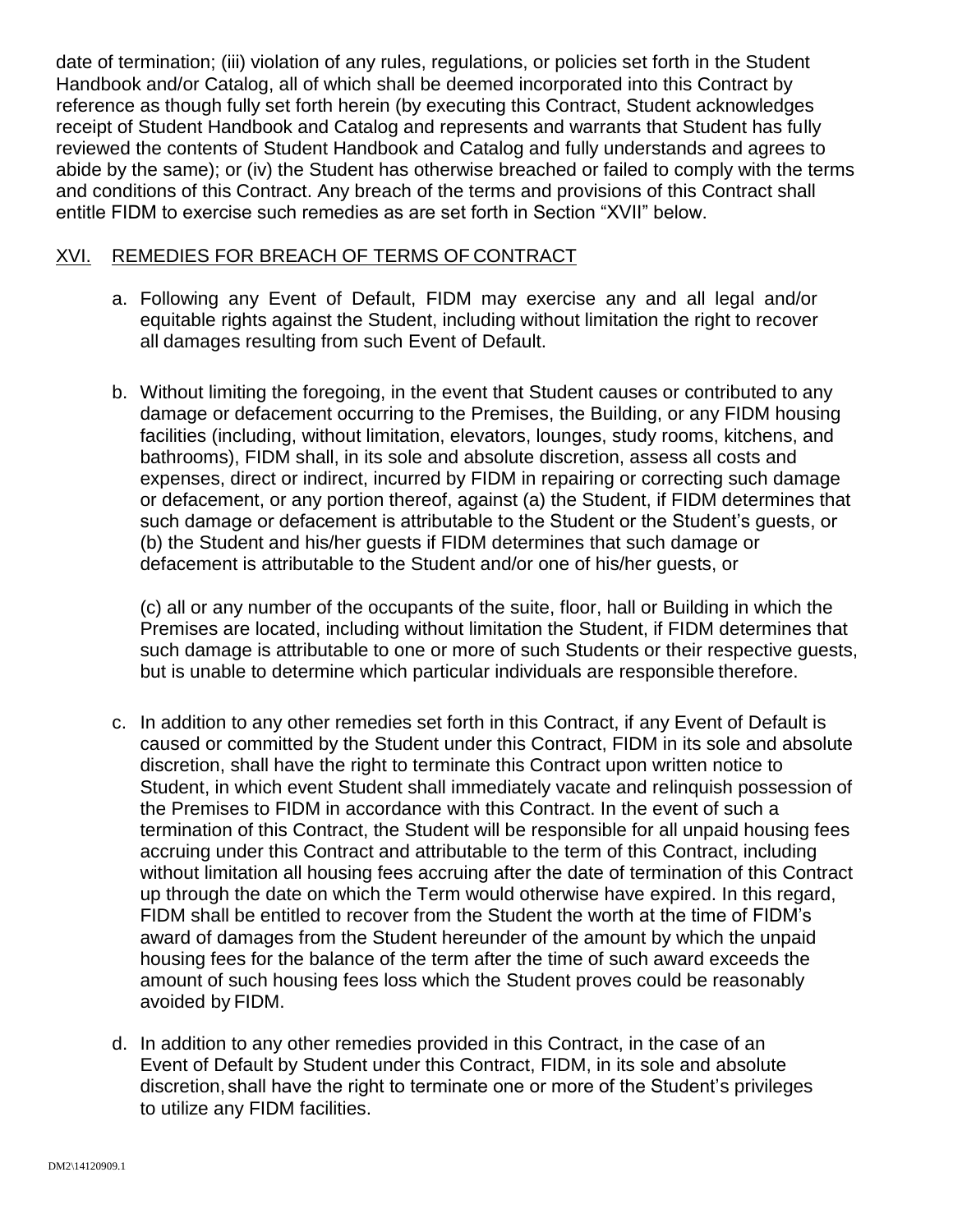- e. In addition to any other remedies set forth in this Contract, in the event that the Student is determined to have used, possessed, distributed, or assisted any other person in using, possessing, or distributing any illegal drugs, narcotics, or other substances which are dangerous or are illegal under the any Federal, State, or local law or regulation, or firearms in the Premises, in the Building, or on any other FIDM property, the Student shall be subject to either or both of the following: (a) immediate eviction from the Premises and termination of this Contract; and (b) disciplinary action by FIDM in accordance with applicable FIDM policies and procedures, including without limitation expulsion from FIDM. Additionally, FIDM shall have the right to refer to any such action by the Student to appropriate Federal, State or local law enforcement officials for further action. In addition to any other remedies set forth in this Contract, the Student acknowledges that FIDM may, at its sole and absolute discretion, refer any Event of Default under this Contract to FIDM's Student Conduct System for further investigations and/or proceedings in accordance with FIDM's policies and procedures.
- f. Student expressly agrees that FIDM shall have the right to withhold grades, registration privileges, transcripts and other requested records and/or diplomas or degrees until the Student has fully complied with all terms of this Contract to FIDM's satisfaction. Failure to comply with any of the terms of this Contract, FIDM's housing policies, or policies found in the Student Handbook and/or Catalog may be cause for eviction, and/or appropriate judicial action by FIDM against the Student.
- g. Nothing in this Section shall limit the right of FIDM to protection from liability or damage resulting from the Student's default under this Contract. It is understood and agreed that the Student shall indemnify, hold harmless and defend FIDM from any and all loss, cost, liability, damage and expense, including attorney's fees, arising out of or related to the default by the Student under this Contract, or the maintenance, use or occupancy of the Premises or the Building by the Student and/or Student's guest(s) orinvitee(s).

## XVII. MISCELLANEOUS PROVISIONS

As a condition of FIDM's entering into this Contract, any Student who has been granted diplomatic immunity by the United States Government must provide a notarized statement signed by the Ambassador or head of the mission of the government to which Student is attached, in which Student's government agrees to waive the diplomatic immunity of Student and indemnify FIDM for any of Student's obligations arising under this Contract, including but not limited to, payment of rent, late charges, and court costs.

This Contract is for placement in a space in an independent apartment complex. By signing and returning this document to the FIDM Housing Department, Student, and his/her parent or legal guardian signing this Contract, agree to comply with and be bound by the terms and conditions set forth herein and in the governing documents incorporated by reference (FIDM's Student Handbook and Catalog.) The undersigned agrees to be responsible for reading all such documents and knowing their contents. The undersigned further understands that once the FIDM Housing Department receives this signed Contract by the indicated contract due date, he/she is committed to a legally binding agreement between FIDM and the assigned Building and him/herself for the entire duration of the Contract as indicated above.

The Contract is an integrated written agreement expressing the entire agreement between the parties with respect to the Student's use of FIDM housing and supersedes and replaces all prior agreements and understandings, whether oral or written, express or implied, concerning the use of such housing. The Contract will constitute the entire agreement between the parties. No amendment or waiver will be binding or effective unless executed in writing by the parties to the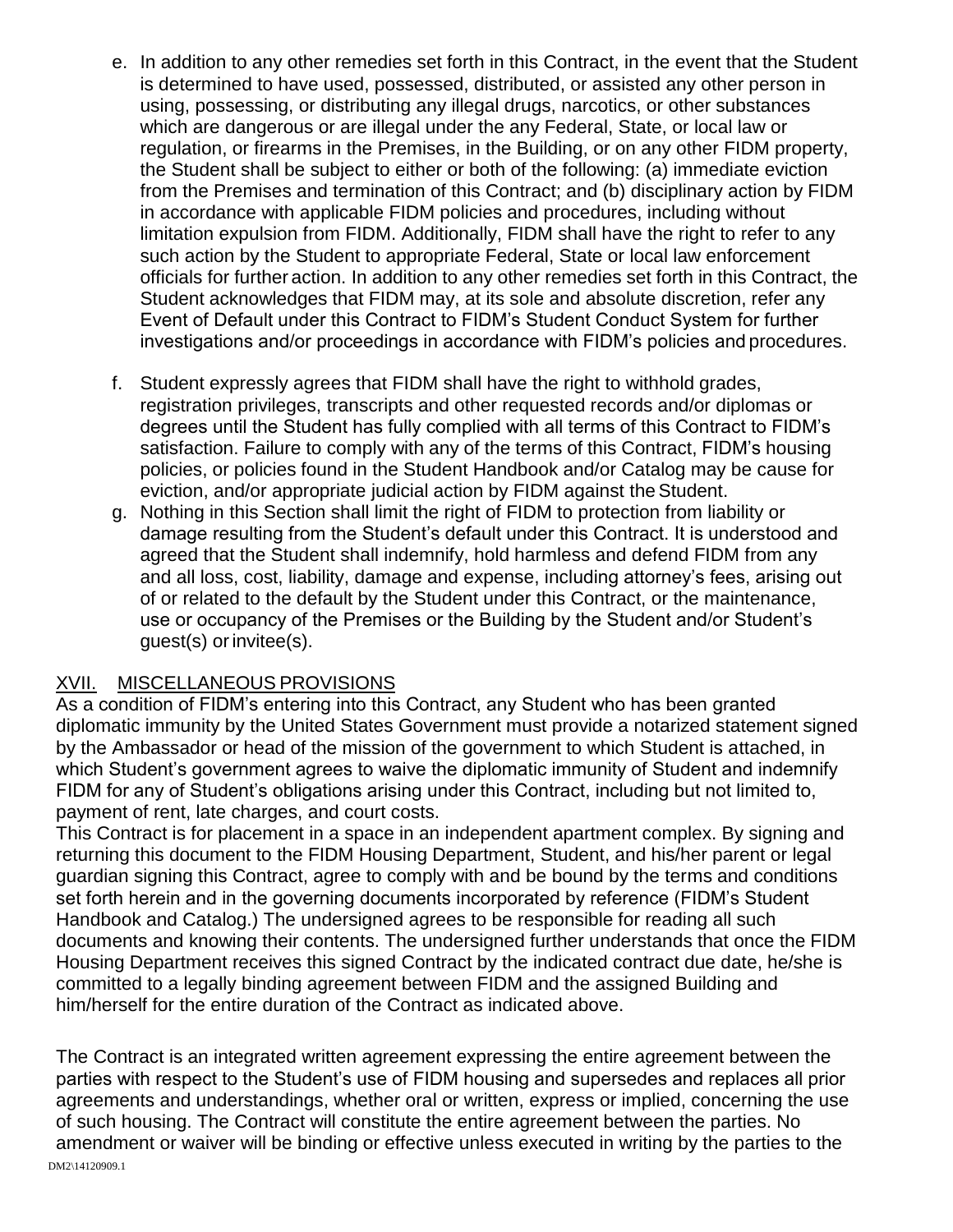## Contract.

Notwithstanding anything contained herein to the contrary, FIDM may make further modifications, changes, amendments, and/or additions to the Contract in the future.